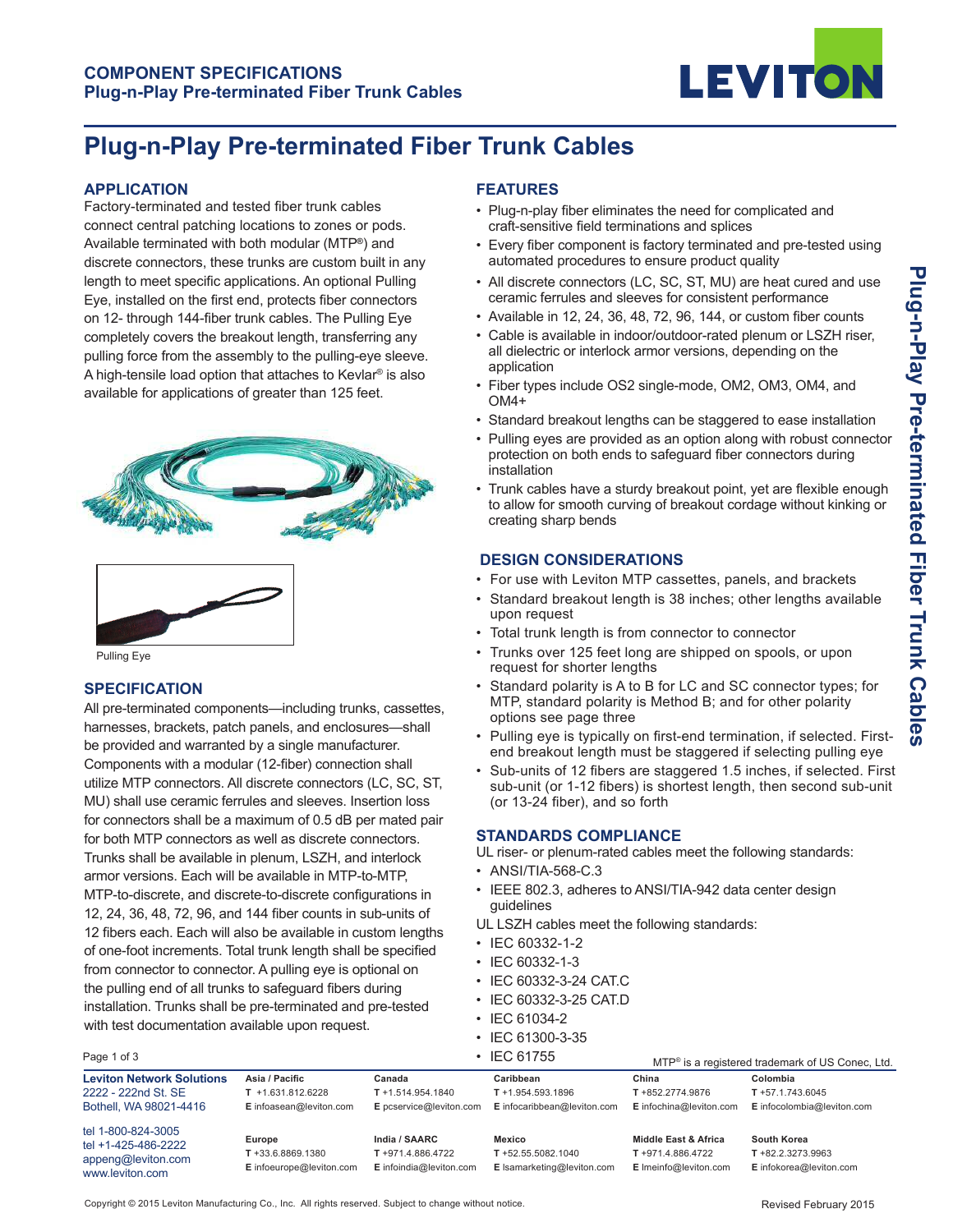

# **COUNTRY OF ORIGIN**

USA

## **WARRANTY INFORMATION**

For a copy of Leviton product warranties, visit www.leviton.com/warranty.

| <b>Performance Specifications</b> |                                                   |        |        |                                |                    |                  |                          |                           |                         |
|-----------------------------------|---------------------------------------------------|--------|--------|--------------------------------|--------------------|------------------|--------------------------|---------------------------|-------------------------|
| <b>Fiber Performance</b>          |                                                   |        |        |                                |                    |                  |                          |                           |                         |
| Fiber Type                        | Bandwidth (MHz•km)<br>Maximum Attenuation (db/km) |        |        | Transmission Distance (meters) |                    |                  |                          |                           |                         |
|                                   | 850 <sub>nm</sub>                                 | 1300nm | 1310nm | 1550nm                         | 850nm              | 1300nm           | 100Mb                    | 1GbE                      | 10GbE                   |
| Single-mode (OS2)                 | N/A                                               | N/A    | 0.4    | 0.3                            | N/A                | N/A              | >5,000 @ 1310nm          |                           | $>10,000$ @<br>1310nm   |
| 50/125 µm MM (OM2)                | 3.0                                               | 1.0    | N/A    | N/A                            | 950                | 500              | 300/2000 @<br>850/1300nm | 750/600 @<br>850/1300nm   | 150/300 @<br>850/1300nm |
| 50/125 µm LO (10G-300m) MM (OM3)  | 3.0                                               | 1.0    | N/A    | N/A                            | 2.000 <sup>1</sup> | 500 <sup>2</sup> |                          | 1,000/600 @<br>850/1300nm | 300/300 @<br>850/1300nm |
| 50/125 µm LO (10G-550m) MM (OM4)  | 3.0                                               | 1.0    | N/A    | N/A                            | 4.7001             | 500 <sup>2</sup> |                          | 1,040/600 @<br>850/1300nm | 550/300 @<br>850/1300nm |
| 50/125 µm LO (10G-600m) MM (OM4+) | 3.0                                               | 1.0    | N/A    | N/A                            | 49001              | 500 <sup>2</sup> |                          | 1,210/600 @<br>850/1300nm | 600/300 @<br>850/1300nm |

1 The effective modal bandwidth is determined based on an overfill launch (OFL) per ANSI/TIA-455-204, except on laser-optimized fiber types.

<sup>2</sup> 10GbE transmission @ 1,300 nm only applies to 10GBASE-LX4 (CWDM).

| <b>MDP Non-Armored Trunk Cable Physical Specifications</b> |                                           |                       |                                           |                                         |           |                               |                                    |  |
|------------------------------------------------------------|-------------------------------------------|-----------------------|-------------------------------------------|-----------------------------------------|-----------|-------------------------------|------------------------------------|--|
| <b>Fiber</b>                                               | <b>Nominal Outside</b><br><b>Diameter</b> | <b>Weight</b>         | <b>Max Installation</b><br><b>Tension</b> | <b>Minimum Bend Radius</b><br>in $(cm)$ |           | <b>Temperature Range</b>      |                                    |  |
| <b>Count</b>                                               | In $(mm)$                                 | $lbs/1000$ ft (kg/km) | $\mathsf{lbs}(\mathsf{N})$                | Installation                            | Long Term | Operating                     | Storage                            |  |
| 12                                                         | 0.160(4.1)                                | 10(15)                | 100 (445)                                 | 2.4(6.1)                                | 1.6(4.1)  | $0^\circ$ C to +75 $^\circ$ C | $-40^{\circ}$ C to $+85^{\circ}$ C |  |
| 24                                                         | 0.180(4.6)                                | 14(21)                | 200 (890)                                 | 2.7(6.9)                                | 1.8(4.6)  |                               |                                    |  |
| 48                                                         | 0.231(5.9)                                | 22(33)                | 200 (890)                                 | 3.5(8.8)                                | 2.3(5.9)  |                               |                                    |  |
| 72                                                         | 0.275(7.0)                                | 33(48)                | 200 (890)                                 | 4.1(10.5)                               | 2.8(7.0)  |                               |                                    |  |
| 96                                                         | 0.316(8.0)                                | 45 (66)               | 300 (1335)                                | 4.7(12.0)                               | 3.2(8.0)  |                               |                                    |  |
| 144                                                        | 0.360(9.1)                                | 56 (83)               | 300 (1335)                                | 5.4(13.7)                               | 3.6(9.1)  |                               |                                    |  |

| <b>MDP Armored Trunk Cable Physical Specifications</b> |                                           |                       |                                           |                                         |           |                               |                                    |  |  |
|--------------------------------------------------------|-------------------------------------------|-----------------------|-------------------------------------------|-----------------------------------------|-----------|-------------------------------|------------------------------------|--|--|
| <b>Fiber</b>                                           | <b>Nominal Outside</b><br><b>Diameter</b> | <b>Weight</b>         | <b>Max Installation</b><br><b>Tension</b> | <b>Minimum Bend Radius</b><br>in $(cm)$ |           | <b>Temperature Range</b>      |                                    |  |  |
| <b>Count</b>                                           | ln (mm)                                   | $lbs/1000$ ft (kg/km) | $\mathsf{lbs}(\mathsf{N})$                | Installation                            | Long Term | Operating                     | Storage                            |  |  |
| 12                                                     | 0.495(12.6)                               | 75 (112)              | 50 (222)                                  | 7.4(18.9)                               | 5.0(12.6) |                               |                                    |  |  |
| 24                                                     | 0.495(12.6)                               | 80 (119)              | 100 (445)                                 | 7.4(18.9)                               | 5.0(12.6) | $0^\circ$ C to +75 $^\circ$ C | $-40^{\circ}$ C to $+85^{\circ}$ C |  |  |
| 48                                                     | 0.584(14.8)                               | 104 (154)             | 300 (1334)                                | 8.8(22.3)                               | 5.8(14.8) |                               |                                    |  |  |
| 72                                                     | 0.594(15.1)                               | 114 (170)             | 300 (1334)                                | 8.9(22.6)                               | 5.9(15.1) |                               |                                    |  |  |
| 96                                                     | 0.658(16.7)                               | 136 (202)             | 600 (2670)                                | 9.9(25.1)                               | 6.6(16.7) |                               |                                    |  |  |
| 144                                                    | 0.708(18.0)                               | 157 (233)             | 600 (2670)                                | 10.6(27.0)                              | 7.1(18.0) |                               |                                    |  |  |

Page 2 of 3

| <b>Leviton Network Solutions</b>                                                   | Asia / Pacific                                             | Canada                                                        | Caribbean                                                            | China                                                                 | Colombia                                                       |
|------------------------------------------------------------------------------------|------------------------------------------------------------|---------------------------------------------------------------|----------------------------------------------------------------------|-----------------------------------------------------------------------|----------------------------------------------------------------|
| 2222 - 222nd St. SE                                                                | $T + 1.631.812.6228$                                       | $T + 1.514.954.1840$                                          | $T + 1.954.593.1896$                                                 | T +852.2774.9876                                                      | $T + 57.1.743.6045$                                            |
| Bothell, WA 98021-4416                                                             | E infoasean@leviton.com                                    | E pcservice@leviton.com                                       | E infocaribbean@leviton.com                                          | E infochina@leviton.com                                               | E infocolombia@leviton.com                                     |
| tel 1-800-824-3005<br>tel +1-425-486-2222<br>appeng@leviton.com<br>www.leviton.com | Europe<br>$T + 33.6.8869.1380$<br>E infoeurope@leviton.com | India / SAARC<br>T +971.4.886.4722<br>E infoindia@leviton.com | <b>Mexico</b><br>$T + 52.55.5082.1040$<br>E Isamarketing@leviton.com | Middle East & Africa<br>$T + 971.4.886.4722$<br>E Imeinfo@leviton.com | South Korea<br>$T + 82.2.3273.9963$<br>E infokorea@leviton.com |